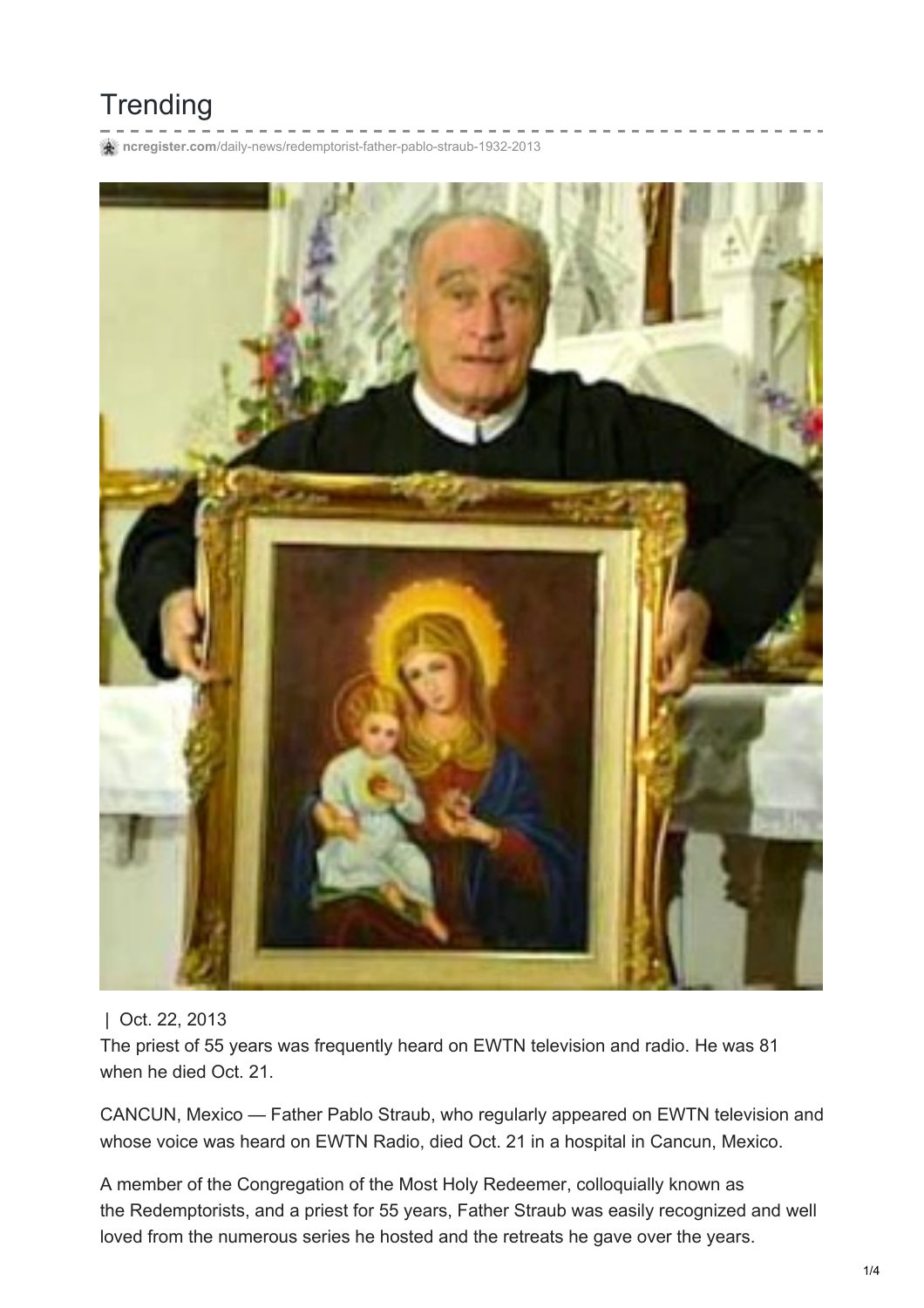"Father Pablo was a longtime host on EWTN and a friend to many of us here at the network," noted Michael Warsaw, chairman and chief executive officer of the EWTN Global Catholic Network. "We feel a profound sense of loss at the news of his passing."

It was easy to mistake Father Straub as having a Hispanic background. Born in May 1932 in East Rockaway, Long Island, at an early age he entered a Redemptorist seminary in the Hudson Valley in New York, and, while there, he learned Spanish from some classmates.

After he was ordained in 1958, he was assigned to missionary work, where he became proficient with his newly acquired language. His ministry serving the poorest of the poor took him to Puerto Rico for 20 years, then to the Philippines, the Andes Mountains of Peru and, finally, Mexico for more than 20 years.

Father Straub was active not only in Mexico, but also in the United States, giving missions and retreats frequently through his media outreach. He was a gifted speaker and was comfortable in front of a camera. Often, Father Straub would appear holding a large crucifix.

"Father Pablo carried the cross of Christ with him throughout a life spent professing our Lord's all-merciful love to the multilingual Catholic masses of the Americas," remembered Doug Keck, the president and chief operating officer of EWTN.

"Father Pablo wore his heart on his sleeve and, with the crucifix he carried, kept his crucified Lord close to his heart," said Brian Martin, who added that he felt blessed to be the producer for Father Straub's *Holy Week Retreat*, *Advent Retreat* and *Meditations on St. Alphonsus Liguori and St. Gerard Majella*.

"You knew that his heart was given completely to his mission in life, as seen by the many missions he gave," Martin said.

Over the years, anyone who heard Father Straub was immediately drawn by his devotion to the faith, his enthusiasm for it and his eagerness to share it with everyone. These traits were his hallmarks, along with the sense of humor he was apt to show.

Warsaw recalled a recent meeting: "I was with Father Pablo just a few weeks ago in St. Louis, and though he was physically slowed by the symptoms of his previous stroke, his voice and his preaching were as powerful as ever. We will miss that voice here with us, but we are confident that God the Father will welcome home this holy and faithful servant."

In addition to his service as a retreat leader, Father Straub founded two religious congregations, which combine the contemplative and the missionary, one for men becoming priests and one for women religious: Los Consagrados (and Consagradas) del Santisimo Salvador — the Consecrated of the Most Holy Savior. Their convent and seminary at Mount St. Alphonsus is located near the Coyuca Lagoon on the Pacific Coast just north of Acapulco. (A video showing Father Straub at the seminary can be viewed [here](http://www.youtube.com/watch?v=Xw_LjQnMPrY).)

## **A Spiritual Father**

Martin noted that he was a genuine spiritual father to many.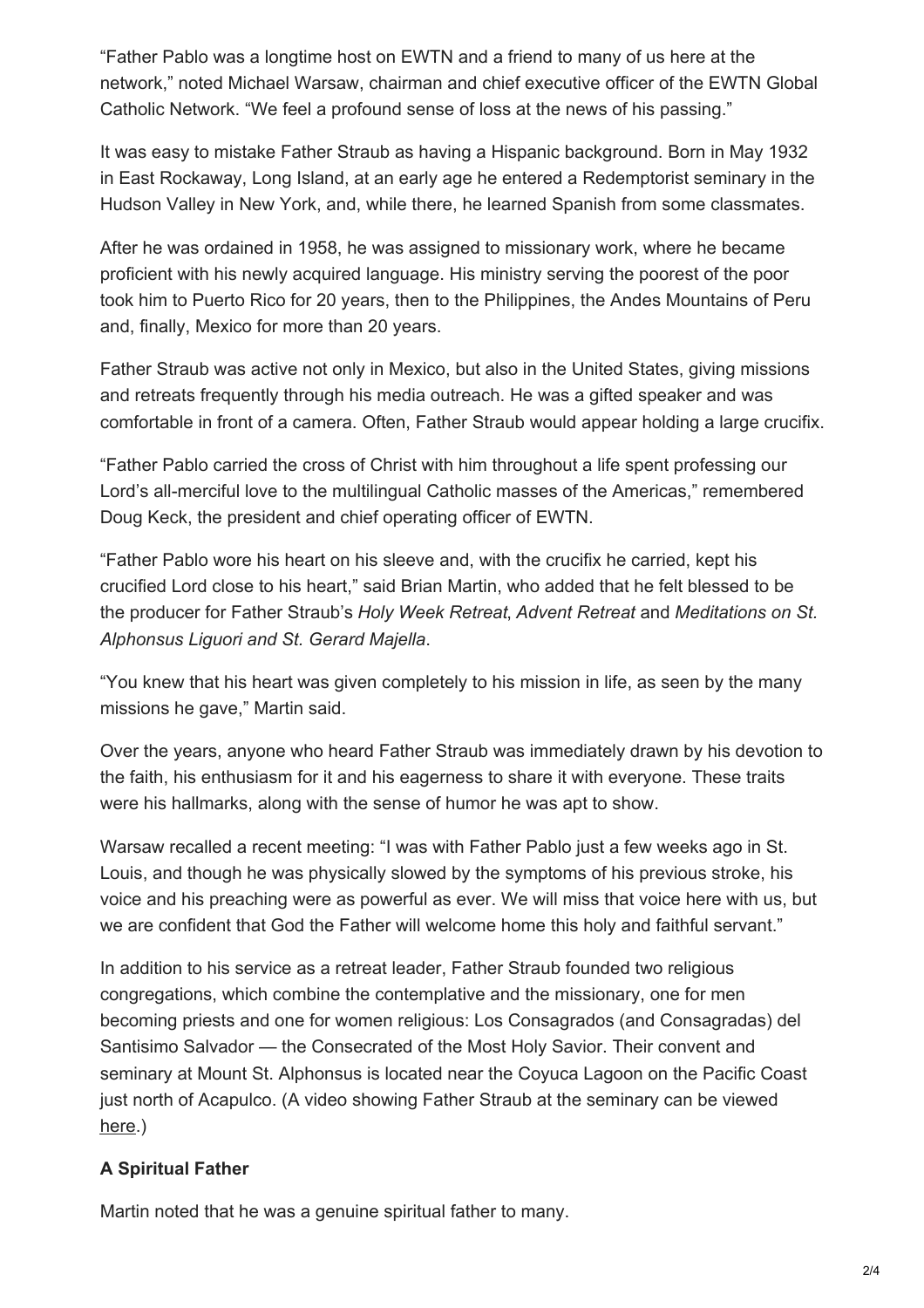"What you saw was what you got with Father Pablo," he said. *"*SomeofusreferredtohimbytheSpanishword*Abuelo (*grandfather*)."*

Among the many deep impressions Father Straub made on Maria Christina Ramos of EWTN Viewer Services came during his visit to Philadelphia one October.

"Father was from Long Island and in his youth had been a big fan of the Brooklyn Dodgers," Ramos remembered. When he arrived at a friend's house for dinner with others, the TV was on with the World Series.

"It amazed me when Father said that he had 'given up' watching the World Series as a sacrifice!" Ramos vividly remembered. "One would think that watching it would be one of his very few 'treats,' but he even gave that up for souls."

Sister Mary Agnes of Jesus of the Poor Clares of Perpetual Adoration remembered that when Father Straub came to the network to make a series he would also give a lesson to the sisters.

"They were always very beautiful and spiritual," Sister Mary Agnes said. "He had a great love for the holy vows and for Our Lord. He was an inspiration."

While at EWTN, Father Straub stayed at the Madonna guest house. It was there he gave a little glimpse into his constant devotion, as one of the sisters noticed while working at the house.

"He worked very hard for the Lord," Sister Mary Agnes remembers. "He had a little timer on his desk, and when it would go off, he would say, 'My God, I love you!' He would make constant acts of love to the Lord. He would remind himself that way. He was a man in love with God."

Martin added that he "was a large-souled man, one to whom everyone looked for direction, strength, inspiration," and he remember his "singular faithfulness as a man after God's own heart."

Anna Iatesta is among those he blessed.

Her first encounter with Father Straub was when he came to Malvern Retreat House in Malvern, Pa., to give a Divine Mercy conference. She and her husband, Bob, worked closely at Malvern with families and at the Marian Day for families.

"He really touched my heart," Anna Iatesta said, recalling that special memories continued to grow after that first meeting. "What a privilege it was to know him and watch him work. People would wait in line at the retreats to be in his company. He made each person feel they were the only person there."

"Through the years, he has been to our home and office," she said. "Our youngest child was born in Mexico. Of course, Father Pablo was particularly drawn to her. When I mentioned his name last night, she had wonderful memories of how endearing he was."

## **Mercy and Joy Personified**